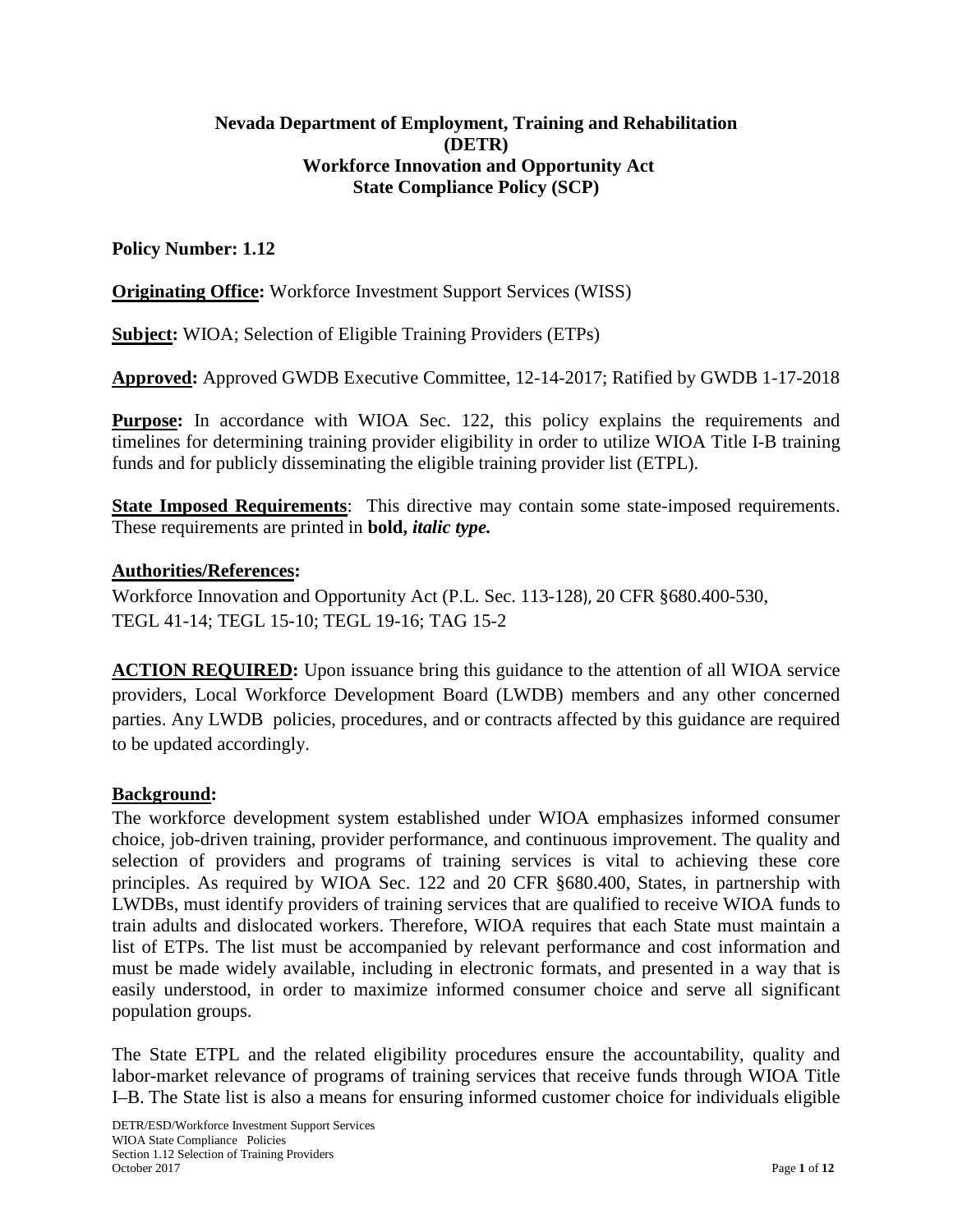for training. In administering the eligible training provider process, States and local areas must work to ensure that qualified providers offering a wide variety of job-driven training programs are available. States and local areas must also ensure participants, through the training services, are equipped with the skills and relevant labor-market industry-recognized credentials to move along directed career pathways they need to compete in regional and global economies. Consistent with WIOA and emphasized in TEGL 15-10, the state recognizes that a more focused and aligned effort on credential attainment is necessary to enhance Nevada's human capital pipeline to support new and emerging industries.

In areas where this policy supersedes TAG 15-2, the TAG will be updated to reflect the changes.

### **Policy and Procedure:**

Only providers that the State determines to be eligible, as required in WIOA Sec. 122, may receive training funds under WIOA Title I-B to provide training for participants who enroll in a WIOA-funded program of training services. LWDBs are required to have written policy as they pertain to the administration of the ETPL process. Only those applications that the LWDB have reviewed and found to be accurate and within the purview of in-demand occupations of their local area, shall be forwarded, in a timely manner, to the State for consideration and approval.

Not all allowable types of training services are subject to the requirements of the eligible training provider provisions in WIOA Title I-B. Training services exempt from the WIOA Section 122 eligibility requirements include:

- On-the-job training; customized training; incumbent worker training; transitional employment; or
- The circumstances described at WIOA Sec. 134(c)(3)(G)(ii), where the LWDB determines that:
	- o There are insufficient providers, or
	- o There is a training services program with demonstrated effectiveness offered in the local area by a community-based organization or other private organization to serve individuals with barriers to employment, or
	- o It would be most appropriate to award a contract to an institution of higher education or other eligible provider of training services in order to facilitate the training of multiple individuals in in-demand industry sectors or occupations, and such contract does not limit customer choice; or
- When the LWDB provides training services through a pay-for-performance contract

## **Program of Training Service: (20 CFR §680.420)**

A program of training services is one or more courses or classes, or a structured regimen, that provides the services in 20 CFR §680.200 and leads to:

(a) An industry-recognized certificate or certification, a certificate of completion of a registered apprenticeship, a license recognized by the State involved or the Federal government, an associate or baccalaureate degree; *or a credential as identified through the state's vetted list of industry-recognized credentials published by the Governor's Office of Workforce Innovation for a New Nevada (OWINN)*.

(b) Consistent with 20 CFR §680.350, a secondary school diploma or its equivalent;

- (c) Employment; or
- (d) Measurable skill gains toward a credential described in paragraph (a) or (b) of this section.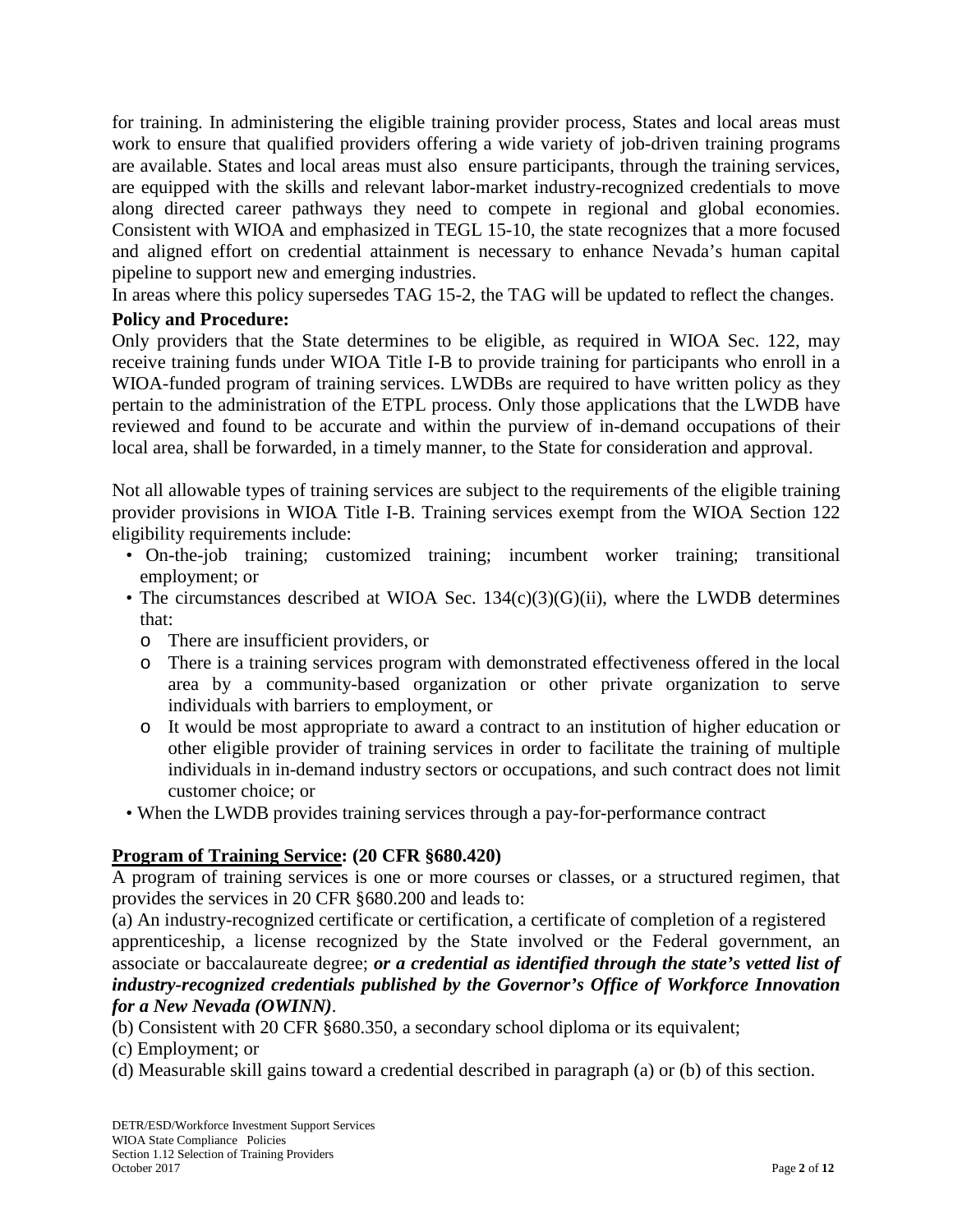# **Eligible Providers of Training Services: (WIOA Sec. 122(a); WIOA Sec 134(c); 20 CFR**  §**680.410, TEGL 41-14)**

(a) Eligible providers of training services are entities that are eligible to receive WIOA Title I–B funds, according to criteria and procedures established by the Governor in accordance with WIOA Sec. 122 for participants who enroll in training services. Providers of Training Services shall be:

(1) Institutions of higher education that provide a program which leads to a recognized post-secondary credential;

(2) Entities that carry out programs registered under the National Apprenticeship Act (29 U.S.C. 50 et seq.);

(3) Other public or private providers of a program of training services, which may include joint labor-management organizations and eligible providers of adult education and literacy activities under title II if such activities are provided in combination with occupational skills training; in the pursuit of State industry-recognized credentials consistent with TEGL15-10.

(4) LWDB, if they meet the conditions of WIOA Sec.  $107(g)(1)$ .

(b) In order to provide training services, a provider must meet the requirements of this part and WIOA Sec. 122.

(1) The requirements of this part apply to the use of WIOA Title I–B adult and dislocated worker funds to provide training:

(i) To individuals using individual training accounts to access training through the eligible training provider list; and

(ii) To individuals for training provided through the exceptions to individual training accounts described at 20 CFR §680.320 and 680.530. Training services under WIOA Title I–B may be provided through a contract for services rather than Individual Training Accounts under conditions identified in WIOA Sec. 134(c)(3)(G). These exceptions include: on-the-job training, customized training, incumbent worker training or transitional employment; instances where the LWDB determines there is insufficient number of eligible providers of training services in the local area; where the LWDB determines an exception is necessary to meet the needs of individuals with barriers to employment (including assisting individuals with disabilities or adults in need of adult education and literacy services); where the LWDB determines that it would be most appropriate to award a contract to an institution of higher education or other eligible provider to facilitate the training of multiple individuals in in-demand industry sectors or occupations (where the contract does not limit customer choice); and, for pay-forperformance contracts.

(2) The requirements of this part apply to all entities providing training to adult and dislocated workers, with specific exceptions for entities that carry out registered apprenticeship programs, as described in 20 CFR §680.470.

### *A private provider of training services providing services other than basic/life skills training must, as appropriate:*

*1. Be licensed by the Nevada State Commission on Postsecondary Education as required in Nevada Revised Statutes 394.099 and 394.415 and carry a Nevada State and local*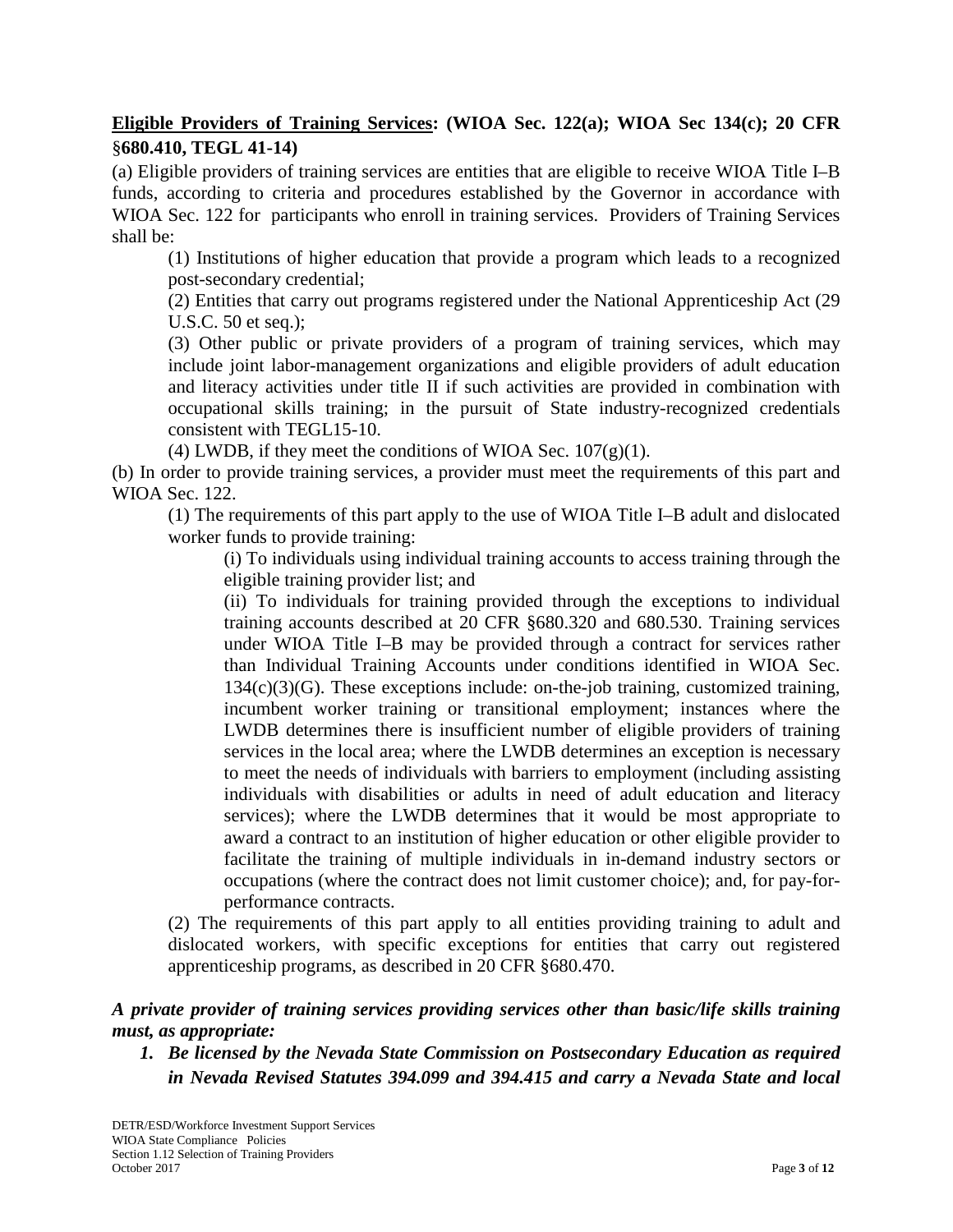*business license as required and be accredited by appropriate body associated with training or*

*2. Be licensed to provide training by an alternative licensing agency accepted by the Nevada State Commission on Postsecondary Education (currently only CDL training, cosmetology, barbering and pilot training), [20CFR §680.450 (d),WIOA Sec. 122(b)(1)(E)] and carry a Nevada State and local business license as required.*

Note: A provider of training services, as described above, must comply with the criteria, information requirements, and procedures established under WIOA and TAG 15-2 to be included on the list of eligible providers of training services. Registered Apprenticeship (RA) programs will remain on the ETPL as long as they remain registered as described in WIOA Sec. 122 (2)(B). WIOA Sec.122(a)(3).

*RA programs are required to submit form 5910 (State) and/or form 2000 (Federal) as appropriate at time of application. LWDB staff will contact the local office of U.S. DOL, Office of Apprenticeship to confirm current Federal registered programs and the following OWINN website for State registered programs:*

## **WIOA ETPL Application/Initial Eligibility Process:**

WIOA initial ETPL requirements are found in WIOA Sec. 122(c), CFR 680.460 and TAG 15-2.

## **Application Process for Continued Eligibility:**

(a) The Governor must establish an application procedure for training providers to maintain their continued eligibility.

(b) The Governor must develop this procedure after:

(1) Soliciting and taking into consideration recommendations from LWDB and providers of training services within the State;

(2) Providing an opportunity for interested members of the public, including representatives of business and labor organizations, to submit comments on such procedure; and

(3) Designating a specific time period for soliciting and considering the recommendations of LWDB and providers, and for providing an opportunity for public comment.

(c) Apprenticeship programs registered under the National Apprenticeship Act (NAA) must be included and maintained on the list of eligible providers of training services for as long as the corresponding program remains registered. The Governor's procedure must include a mechanism for registered apprenticeship programs to indicate interest in being included on the list, as described in 20 CFR§680.470.

(d) The application procedure must describe the roles of the State and local areas in receiving and reviewing provider applications and in making eligibility determinations.

(e) The application procedure must be described in the State Plan.

(f) In establishing eligibility criteria, the Governor must take into account:

(1) The performance of providers of training services on the performance accountability measures described in WIOA Secs.  $116(b)(2)(A)(i)(I)$ –(IV) and required by WIOA Sec. 122(b)(2), which may include minimum performance standards, and other appropriate measures of performance outcomes for program participants receiving training under WIOA title I–B, as determined by the Governor. Until data from the conclusion of each performance indicator's first data cycle is available; the Governor may take into account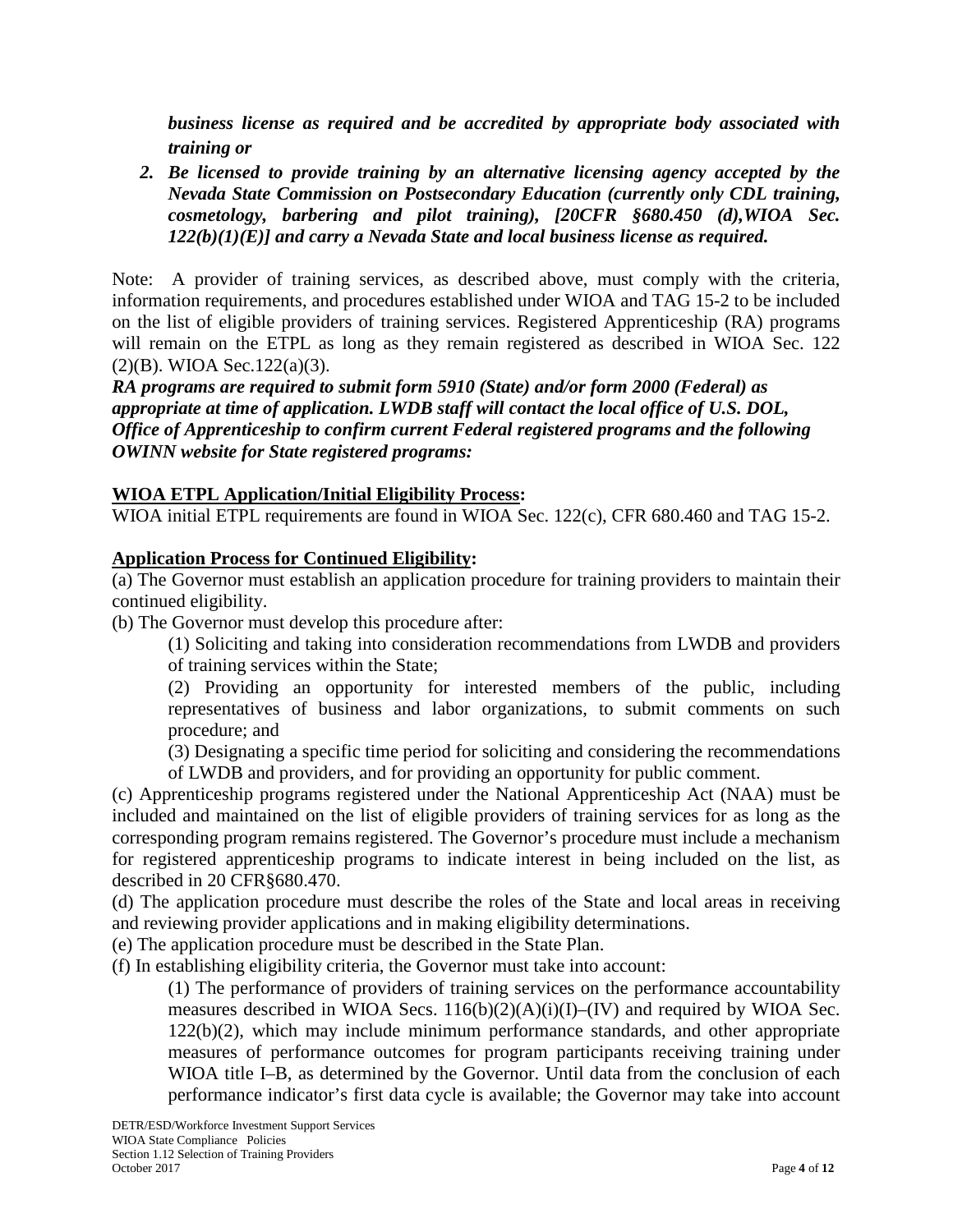alternate factors related to such performance measure.

(2) Ensuring access to training services throughout the State including rural areas and through the use of technology;

(3) Information reported to State agencies on Federal and State training programs other than programs within WIOA Title I–B;

(4) The degree to which training programs relate to in-demand industry;

(5) State licensure requirements of training providers;

(6) The degree to which training programs lead to industry recognized certificates and credentials;

(7) The ability of providers to offer programs that lead to post-secondary credentials;

(8) The quality of the program of training services including a program that leads to a recognized postsecondary credential;

(9) The ability of the providers to provide training services to individuals who are employed and individuals with barriers to employment;

(10) Whether the providers timely and accurately submitted eligible training provider performance reports as required under WIOA Sec. 116(d)(4); and

(11) Other factors that the Governor determines are appropriate in order to ensure: the accountability of providers; that one-stop centers in the State will meet the needs of local employers and participants; and, that participants will be given an informed choice among providers.

(g) The information requirements that the Governor establishes under paragraph (f)(1) of this section must require training providers to submit appropriate, accurate and timely information for participants receiving training under WIOA Title I–B. That information must include:

(1) The percentage of program participants who are in unsubsidized employment during the second quarter after exit from the program;

(2) The percentage of program participants who are in unsubsidized employment during the fourth quarter after exit from the program;

(3) The median earnings of program participants who are in unsubsidized employment during the second quarter after exit from the program;

(4) The percentage of program participants who obtain a recognized post-secondary credential, or a secondary school diploma or its recognized equivalent during participation in or within 1 year after exit from the program;

(5) Information on recognized postsecondary *or industry-recognized credentials* received by program participants;

(6) Information on cost of attendance, including costs of tuition and fees, for program participants;

(7) Information on the program completion rate for such participants.

(h) The eligibility criteria must require that:

(1) Providers submit performance and cost information as described in paragraph (g) of this section and in the Governor's procedures for each program of training services for which the provider has been determined to be eligible, in a timeframe and manner determined by the State, *each year on their anniversary*, and

(2) That the collection of information required to demonstrate compliance with the criteria is not unduly burdensome or costly to providers (WIOA Sec.  $122(b)(1)(J)(iv)$ ).

(i) The procedure for continued eligibility must also provide for the State to review bienniallyrequired provider eligibility information to assess the renewal of training provider eligibility.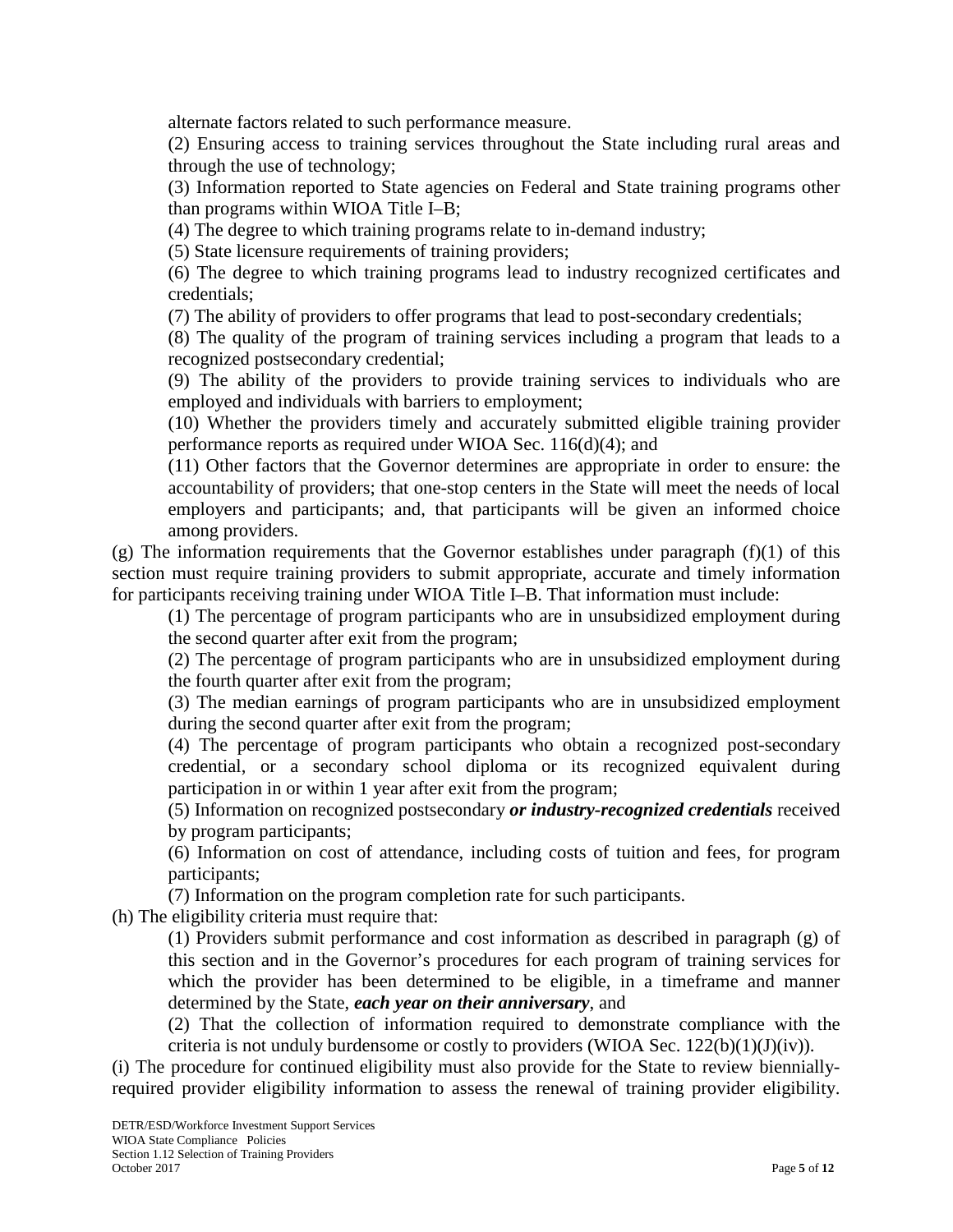Such procedures may establish minimum levels of training provider performance as criteria for continued eligibility.

(j) The procedure for biennial review of the provider eligibility must include verification of the registration status of registered apprenticeship programs, and their removal as necessary*,* as described in 20 CFR §680.470.

(k) LWDBs may require higher levels of performance for local programs than the levels specified in the procedures established by the Governor.

(l) The Governor may establish procedures and timeframes for providing technical assistance to eligible providers of training who are not intentionally supplying inaccurate information or who have not substantially violated any of the requirements under this section but are failing to meet the criteria and information requirements due to undue cost or burden. (20 CFR §680.460)

*When determining continued eligibility, LWDB/DETR will take into account the following OTHER additional factors:*

- *The quality of the program of training service as outlined in LWDB local board policy;*
- *Information conveyed through customer satisfaction survey, complaints from participants, Service Providers, licensing and accrediting bodies;*
- *The rate of achieved industry-recognized credentials earned by participants;*
- *Rate of employment outcomes; and*
- *On-site monitoring report(s).*

*Once the Provider of Training Services is determined eligible, the training provider agrees that their school will:*

- *Provide LWDB Service Providers with progress reports as their participants attend;*
- *Notify their LWDB of changes, including deletion of courses, programs or locations, changes in program cost, accreditation certification and /or licensing or change in ownership;*
- *Provide services in a professional, safe and timely manner as outlined in LWDB local board policy;*
- *Have an adequate facility that abides with ADA requirements;*
- *Abide by Equal Opportunity and non-discrimination (WIOA Sec. 188 and NRS);*
- *Not advertise that they are an eligible training provider with DETR/JobConnect;*
- *Not expect or require minimum numbers of referred customers;*
- *Within 1 year, and every year thereafter, submit performance data on all students and follow requirements of this policy for continued eligibility (WIOA Sec. 122 (b)(4)(C)); and*
- *Resubmit an application as required but not less than every two years. (WIOA Sec. 122 (c)(2));and*
- *Enter performance data as required into the State MIS.*

#### **Registered Apprenticeship Programs: (20 CFR** §**680.470, TEGL 41-14, TEGL 19-16)**

(a) All registered apprenticeship programs that are registered with the U.S. Department of Labor, Office of Apprenticeship, or a recognized State apprenticeship agency are automatically eligible to be included in the State list of eligible training providers. Some program sponsors may not wish to be included on the State eligible training provider list. Therefore, the Governor must establish a mechanism for registered apprenticeship program sponsors in the State to indicate that the program sponsor wishes to be included on the State eligible training provider list. This mechanism should be developed with the assistance of the U.S. Department of Labor Office of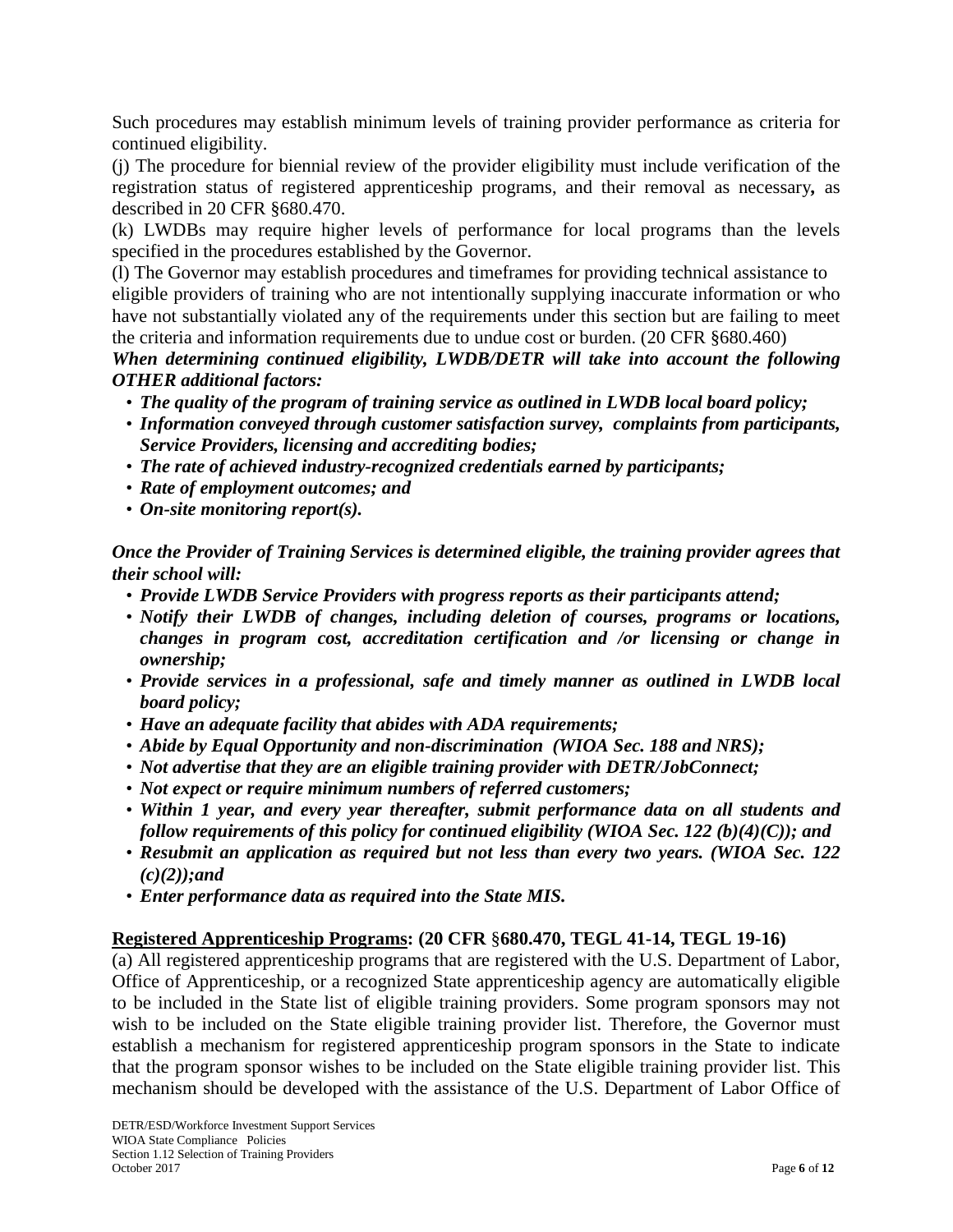Apprenticeship representative in the State or, if the State oversees the administration of the apprenticeship system, with the assistance of the recognized State apprenticeship agency.

(b) Once on the State eligible training provider list, registered apprenticeship programs will remain on the list until they are deregistered or until the registered apprenticeship program notifies the State that it no longer wants to be included on the list or has been determined to have intentionally supplied inaccurate information or to have substantially violated any provisions of Title I of WIOA or WIOA regulations including 29 CFR Part 38.

(c) Inclusion of a registered apprenticeship in the State eligible training provider list allows an individual who is eligible to use WIOA Title I–B funds to use those funds toward apprentice training, consistent with their availability and limitations as prescribed by 20 CFR §680.300. The use of individual training accounts and other WIOA Title I–B funds toward apprenticeship training is further described in 20 CFR §680.330.

(d) The Governor is encouraged to consult with the State and LWDBs, ETA's Office of Apprenticeship, recognized State apprenticeship agencies (where they exist in the Governor's State) or other State agencies, to establish voluntary reporting of performance information.

Apprenticeship programs are required to include the following information for the State:

- Occupations included within the Registered Apprenticeship program;
- The name and address of the Registered Apprenticeship program sponsor;
- The name and address of the Related Technical Instruction provider, and the location of instruction if different from the program sponsor's address;
- The method and length of instruction;
- The number of active apprentices; and
- *Costs if applicable.*

Registered Apprenticeship program sponsors that do not provide the Related Technical Instruction portion of the apprenticeship program (as outlined above) may be required to provide additional information about their education provider, *including the cost of the instruction. Technology based training (on-line programs) must complete the application process as described in the application/instructions and include the following additional information:*

- How students login and submit their assignments;
- Testing requirements, if a proctor test;
- What location;
- Who grades the online submission; and
- How attendance is being tracked.

Registered Apprenticeship programs are not subject to the same application and performance information requirements or to a period of initial eligibility or initial eligibility procedures as other providers because they go through a detailed application and vetting procedure to become a Registered Apprenticeship program sponsor with the United States Department of Labor or the State Apprenticeship Agency (SAA) and the *Governor's Office of Workforce Innovation for a New Nevada (OWINN).* <http://gov.nv.gov/OWINN/Apprenticeships/>

The State of Nevada Governor's Office of Workforce Innovation for a New Nevada (OWINN) has apprenticeship forms and procedures to become a registered apprenticeship program on line at: <http://gov.nv.gov/OWINN/Apprenticeships/>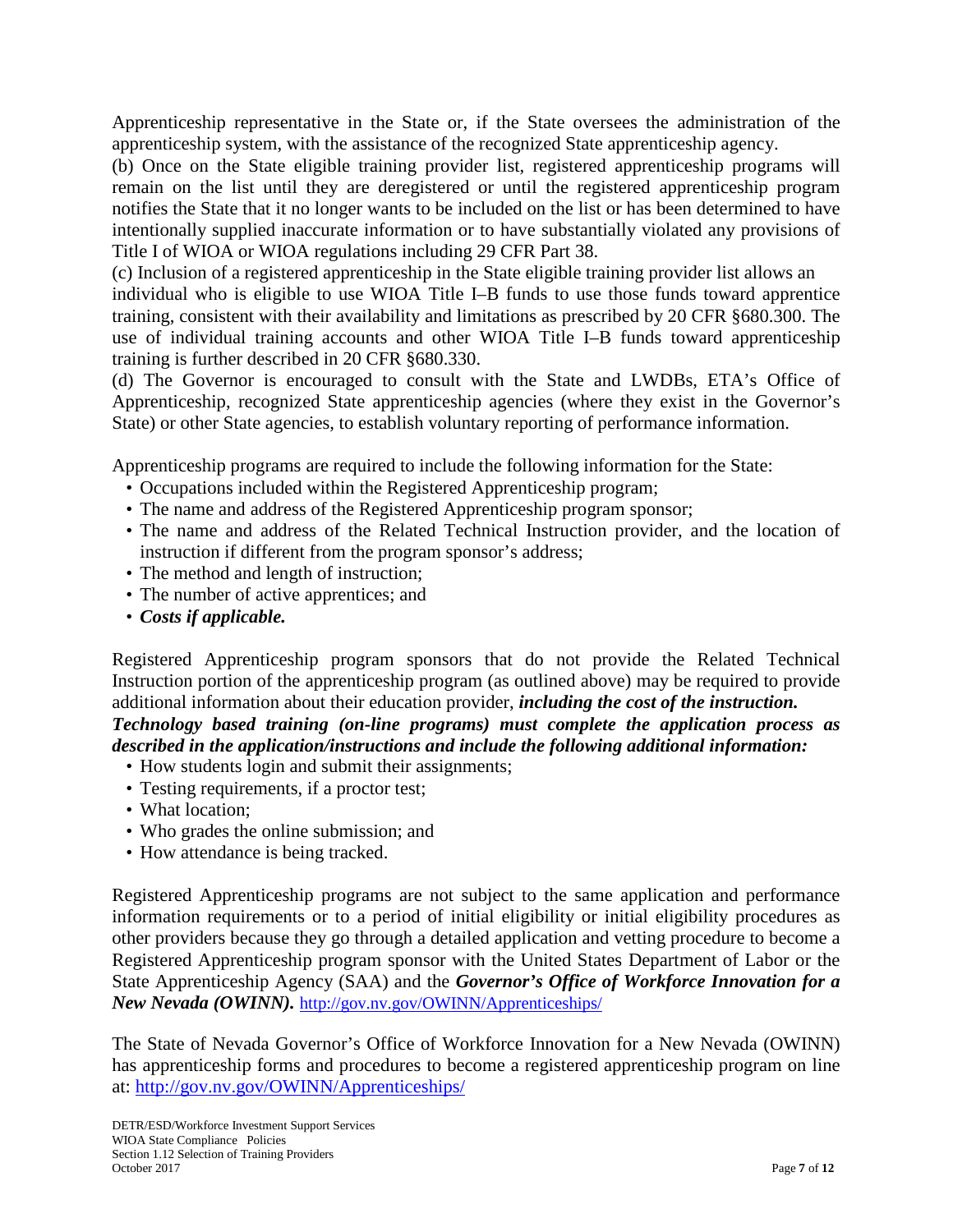#### Reference TAG 15-2 for additional clarification. The TAG can be found at: [http://detr.state.nv.us/worforce\\_investment\\_pages/Technical\\_Assistance\\_Guides.htm](http://detr.state.nv.us/worforce_investment_pages/Technical_Assistance_Guides.htm)

# **Loss of Eligibility: (20 CFR** §**680.480)**

A training provider must deliver results and provide accurate information in order to retain its status as an eligible training provider. Further clarification outlining loss of eligibility can be found in SCP 1.13.

### **Performance Requirements: (WIOA Sec. 116(d)(4), 20 CFR** §**680.460-490, TEGL 41-14)**

After the initial period of eligibility ends, one year, Training Providers will be required to meet the following reporting requirements in order to remain eligible to receive WIOA funding as indicated by the Primary Performance Indicators for the WIOA ETP Performance Report.

DETR must provide access to cost-effective methods for the collection of this information.

The (ETP) Performance Report, applicable only to the Title I Adult and Dislocated Worker programs, must report the below five indicators with respect to *all individuals* who exited a program of study and all individuals who completed a program of study including individuals in the program of study who are not WIOA participants.

(1) The percentage of individuals who are in unsubsidized employment during the second quarter after exit from the program of study;

(2) The percentage of individuals who are in unsubsidized employment during the fourth quarter after exit from the program of study;

(3) The median earnings of individuals in the program of study who are in unsubsidized employment during the second quarter after exit;

(4) The percentage of program participants who obtain a recognized postsecondary credential, or a Secondary school diploma or its recognized equivalent during participation in or within one year after exit from the program. For those participants who obtained a secondary school diploma or its recognized equivalent, the participant must also have obtained or retained employment or be in an education or training program; and (5) The total number of individuals who exit from the program of study.

The ETP Performance Report must report the below indicators with respect to *all WIOA Title I participants* in the program of study.

(1) The number of participants exiting from the program of study (or the equivalent);

(2) The total number of participants who received training services through each of the adult program and the dislocated worker program authorized under chapter 3 of subtitle B, disaggregated by the type of entity that provided the training, during the most recent program year and the three preceding program years;

(3) The total number of participants who exited from training services, disaggregated by the type of entity that provided the training, during the most recent program year and the 3 preceding program years;

(4) The average cost per participant for the participants who received training services, disaggregated by the type of entity that provided the training, during the most recent program year and the three preceding program years;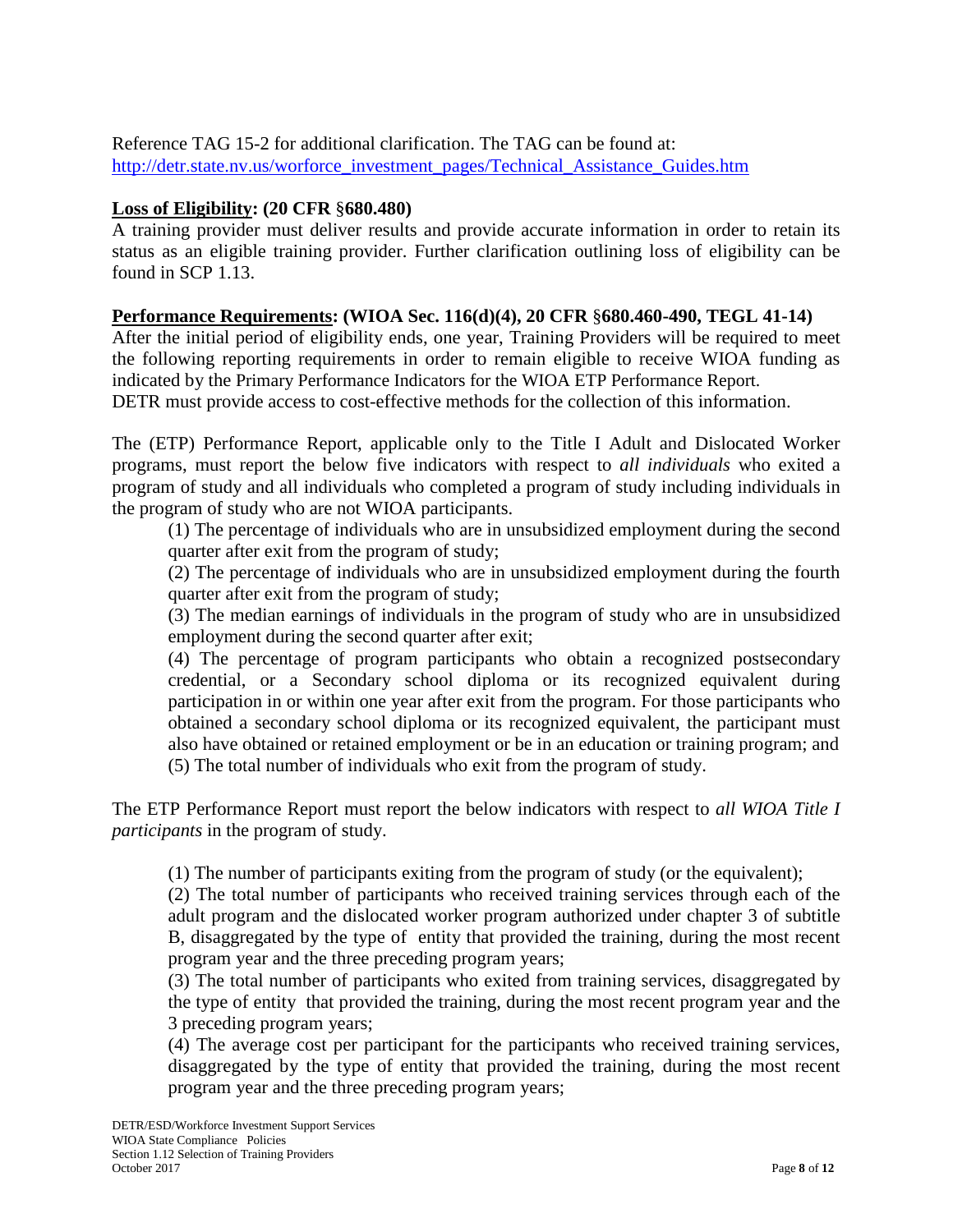(5) The number of individuals with barriers to employment served by each of the adult program and the dislocated worker program authorized under chapter 3 of subtitle B, disaggregated by each subpopulation of such individuals, and by race and ethnicity, sex, and age; and

(6) The type of credential the participant earned. This is currently collected by the State MIS system. No additional collection efforts required.

#### **Performance Measures:**

Note: Data collected will be analyzed as appropriate over the span of the next two program years, and considered in setting, re-setting and in determining additional WIOA Performance Measures, as determined by the Governor. Additional performance measures may be released in the future; along with final performance requirement should they change from the above proposed. The designated levels of performance will be published on the DETR ETPL website on a yearly basis.

## **Agreements with other States: (WIOA Sec. 122(g), 20 CFR** §**680.520)**

Participants may choose any of the eligible providers and programs on the State list. A State may also establish a reciprocal agreement with other States to permit providers of eligible training programs in each State to accept individual training accounts provided by the other State. See WIOA Sec. 122(g). Providers of training services that are located outside the local area may not be subject to State eligibility procedures if the provider has been determined eligible by another State with such an agreement. States may enter into agreements, on a reciprocal basis, to permit eligible providers of training services to accept individual training accounts provided in another state.

### *Note: The reciprocal agreements approved under WIA will remain in place until updates are available.*

#### **Dissemination of the State ETPL: (20 CFR** §**680.500)**

(a) In order to assist participants in choosing employment and training activities, the Governor or State agency must disseminate the State list of eligible training providers and accompanying performance and cost information to LWDBs in the State and to members of the public online including through Web sites and searchable databases and through whatever other means the State uses to disseminate information to consumers, including the one-stop delivery system and its program partners throughout the State.

(b) The State list and information must be updated regularly and provider eligibility must be reviewed biennially according to the procedures established by the Governor in 20 CFR §680.460(i).

(c) In order to ensure informed consumer choice, the State ETPL and accompanying information must be widely available to the public through electronic means, including Web sites and searchable databases, as well as through any other means the State uses to disseminate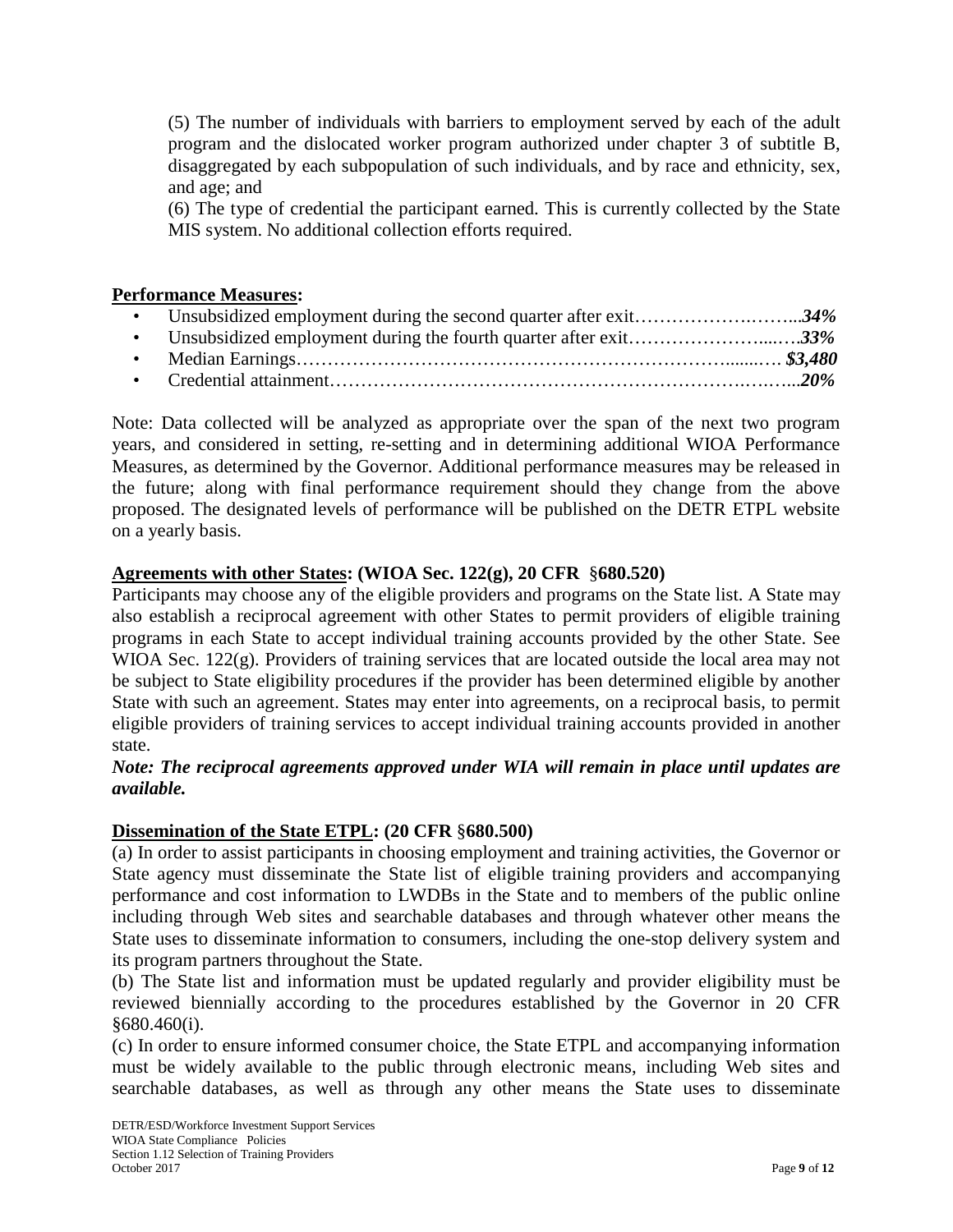information to consumers. The list and accompanying information must be available through the one-stop delivery system and its partners including the State's secondary and post-secondary education systems. The eligible training provider list should be accessible to

individuals seeking information on training outcomes, as well as participants in employment and training activities funded under WIOA, including those under 20 CFR §680.210, and other programs. In accordance with WIOA Sec. 188, the State list must also be accessible to individuals with disabilities.

(d) The State eligible training provider list must be accompanied by appropriate information to assist participants in choosing employment and training activities. Such information must include:

(1) Recognized post-secondary credential(s) or industry-recognized credentials offered;

(2) Provider information supplied to meet the Governor's eligibility procedure as described in 20 CFR §680.450 and 680.460;

(3) Performance and cost information as described in 20 CFR §680.490; and

(4) Additional information as the Governor determines appropriate.

(e) The State list and accompanying information must be made available in a manner that does not reveal personally identifiable information about an individual participant. In addition, in developing the information to accompany the State list described in 20 CFR §680.490(b), disclosure of personally identifiable information from an education record must be carried out in accordance with the Family Educational Rights and Privacy Act, including the circumstances relating to prior written consent.

Nevada's ETPL can be found on DETR's web site at<http://detr.state.nv.us/index.htm> or <https://www.employnv.gov/vosnet/drills/program/ApprovedPrograms.aspx>

### **Training Providers Serving Participants in the Trade Adjustment Assistance Program (TAA): (TEGL 41-14)**

The TAA program established under the Trade Act of 1974, Public Law 93-618, as amended, does not contain the WIOA Sec. 122 requirement that only providers that the State determines to be eligible, including apprenticeship programs, may receive training funds. TAA participants may select a training program offered by a provider on the State list of eligible training providers, and the cooperating state agency administering TAA for the state may approve that training if it meets the criteria for TAA training approval for that participant.

If a participant is co-enrolled in a WIOA program and TAA, the TAA program also may fund training by a provider that is not on the State list of eligible training providers. However, if a coenrolled participant receives training under WIOA, the requirements under WIOA Sec. 122 apply.

## **Eligible Training Provider Exceptions: (WIOA Sec. 122(h), 20 CFR** §**680.530, TEGL 41-14)**

Providers of on-the-job training, customized training, incumbent worker training, internships, paid or unpaid work experience, or transitional employment are not subject to the same

requirements as entities listed on the eligible training provider list. For these training programs, one-stop operators in a local area must collect such performance information as the Governor may require and determine whether the providers meet the Governor's performance criteria. The Governor may require one-stop operators to disseminate a list of providers that have met the performance criteria, along with the relevant performance information about them, through the one-stop delivery system. Providers that meet the criteria are considered eligible providers of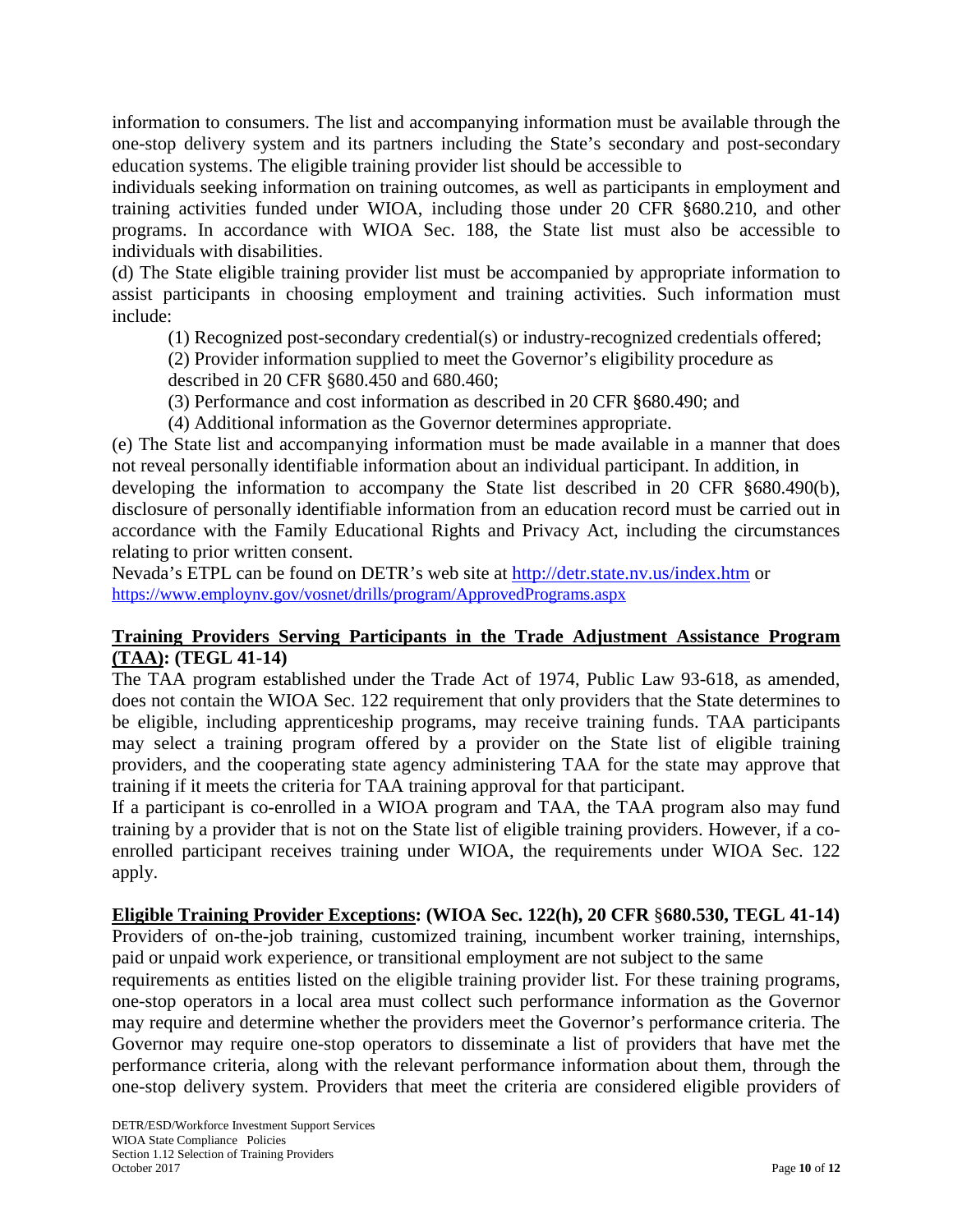training services. These providers are not subject to the other requirements of WIOA Sec. 122 or this part.

### **Local Board Responsibilities:**

The LWDBs are responsible for carrying out the following procedures assigned by the State:

- Review new and subsequent training provider applications for programs of training services to ensure labor market relevance, WIOA training provider's eligibility criteria, performance information and State required items have been provided accurately prior to submission to the WISS for final approval;
- Consult with the State when establishing procedures affecting the ETPL;
- *Quarterly determine new RA programs wishing to be on the list and provide required information to the State for submission to the ETPL;*
- *Yearly* determine those RA programs who no longer wish to be on the list and those who are de-registered with federal Office of Apprenticeship (OA) director or the applicable State agency (OWINN) and are communicated to the State for removal from the ETPL.(20 CFR  $§680.460(h)(2)(i);$
- Ensure the LWDBs' current policy outlines the Appeals Process for ineligible provider/programs denied inclusion and or removed from the ETPL for cause, is provided to all interested parties;
- Recommend the termination of programs/providers from the ETPL per SCP 1.13;
- Promote work with the State to ensure that: there are sufficient numbers and types of providers of career services and training services (including eligible providers with expertise in assisting individuals with disabilities and eligible providers with expertise in assisting adults in need of adult education and literacy activities) serving the local area and providing the services involved in a manner that maximizes consumer choice and leads to competitive integrated employment for individuals with disabilities;
- Ensure the State's eligible training provider list is disseminated publicly through the local One Stop system, and its partner programs;
- LWDBs may require additional information and/or set higher levels of performance for providers to become or remain eligible to provide services in their particular area within the parameters set forth in WIOA and State requirements;
- Establish a procedure to provide interested members of the public an opportunity to make recommendations and submit comments regarding the eligibility process. Quarterly submit these comments to WISS;
- Determine programs meet the eligibility criteria and performance levels established by the State:
- Conduct on- site visits of training providers as necessary to ensure proper outcomes and local, state and federal regulation as they relate to safe practices and ADA requirements;
- Communication of Federal, State and local law, policy and procedures as they relate to eligibility, continued eligibility, performance and complaints; and
- Communication of State Compliance Policies as they relate to Equal Opportunity (SCP 4.1) Employment Opportunity (SCP 4.2), Discrimination, Grievance/ Complaints (SCP 4.3), Sexual Harassment Procedure (SCP 4.5), Nepotism (SCP 4.6), Termination of Training Service Providers (SCP 1.13).

NOTE: it is the responsibility of the recipient and each sub-recipient to conduct regular oversight and monitoring of its WIOA activities and those of its sub-recipients and contractors in order to